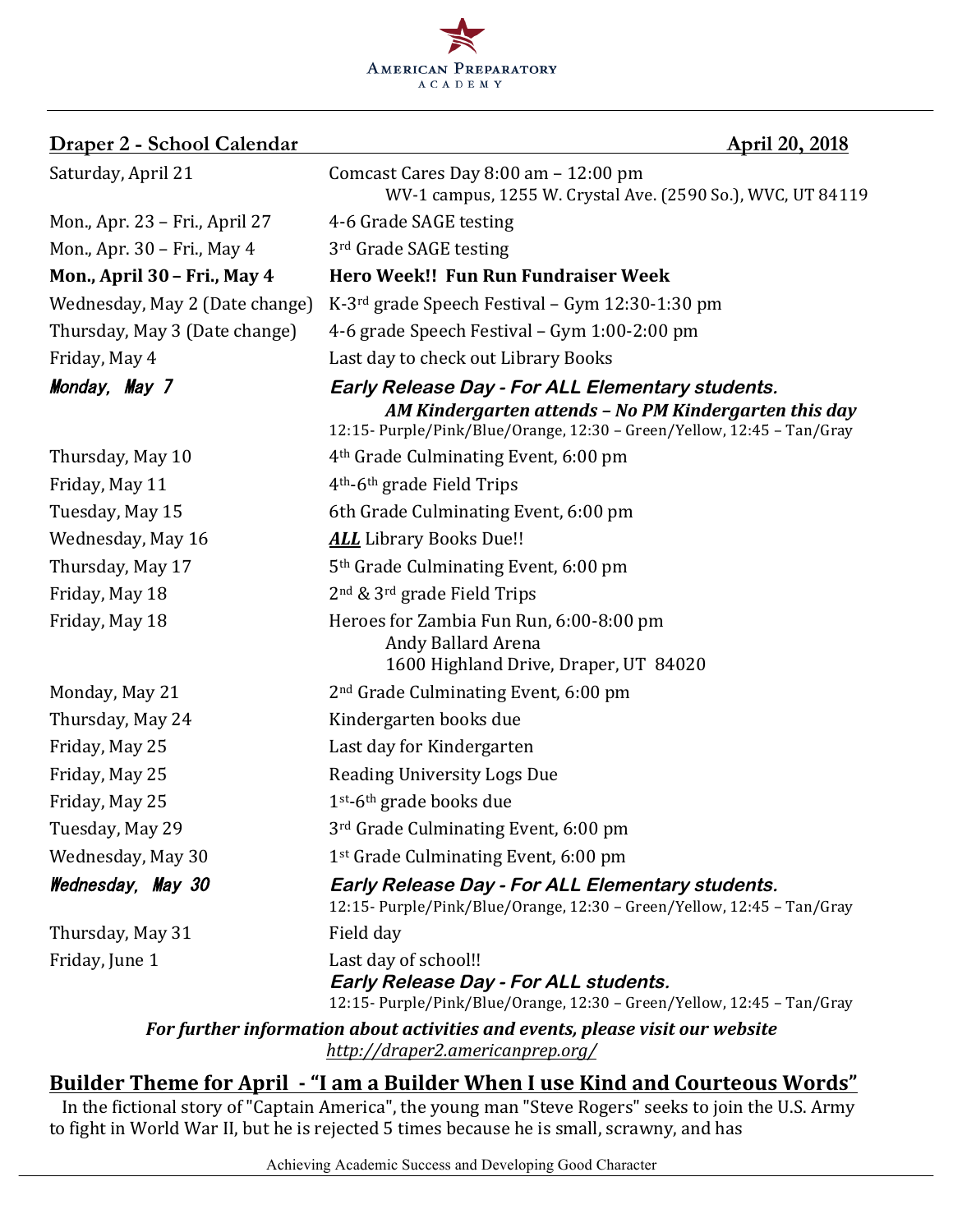

asthma. Finally, when he goes yet again, "Dr. Erskine" asks Steve why he keeps trying to join the army. "Steve's" answer is that he wants to stop bullies, wherever and whoever they are, from hurting others. And so he is given the chance to become super human, and is transformed into "Captain America". Some of his many qualities that stood out to "Dr. Erskine" were his good heart, his drive and determination, and his kindness towards others.

"Captain America" is a character who uses kind and courteous words, constantly encouraging the friends around him. He uses polite language like "please", "thank you", "yes ma'am" and other words that show good manners. He also helps friends he meets by telling them that they can do hard things if they work together and do their best.

"Captain America" also has an iconic shield that helps him during battles. But on his visit to us this week in our assemblies, he pointed out to our students that shields can't defend against unkind, rude, or mean words hurled out at others around us. At APA, we don't want to ever have anyone feel like they need a shield to protect themselves against unkind words. Rather, we want to throw out kind words wherever we go, like "Great job on your report!" or "I like your new haircut!" or "Thanks for helping me today!"

Let's be kind to one another at home and at school. Let's make sure we aren't making our friends or family members feel like they need to use a shield against the words we say. Let's be sure we aren't being bullies anywhere we go! And let's use "Captain America's" good example of discipline, courteous words, and big heart everywhere we go, especially here at APA. Remember the "order" from "Captain America" at our assembly this week: Builders use KIND and COURTEOUS words.

#### **March Reading University Awards**

Mrs. Martir - Sophie Madrid Music Music Ms. Elliot - Harini Veeramanohar Mrs. Hooton-AMK – Javin Yu **Michael Mrs.** Guziak - Kai Maughan Mrs. Bailey-AMK - Sahithi Pasala Mrs. Hyer - Mayank Gupta Mrs. Hooton-PMK – Jiwoo Yoo Mrs. Lawrence - Wilson St. Martin Mrs. Bailey-PMK – Penelope Haymond Mrs. Sandhu - Christopher Gonzalez Ms. Bodtcher – Blanca Santos Mrs. Bodily – Sylvester Phillips Ms. Callister – Rishi Uthaman Ms. Chappell - Danna Ozuna Mrs. Dayberry – Braylee Garn Ms. Gray - Autumn Cox Mrs. Henry – Everett Petrovay Mrs. Hall – Namona Wilson Mrs. Davis – Ty Armstrong and Ms. McGrath - Alli Sorenson Mrs. Foster – Emma Roark Mrs. Beal - Kade Jensen Mrs. Glad – Alishya Xavier **Mrs. Clayton** - Andrew Ludwig Ms. Robinson – Olive Bentley Mrs. Cox - Alli Stewart Mrs. Stanford – Eliza Bird Mr. Henderson - Logan Laaw Mrs. Gow – Jesse Vega de Millette Ms. Larsen - Tiger Andersen Ms. Bohls – Ben Bilodeau Mrs. Herrera - Pita Robison Mrs. Madsen – Anirudh Mahajan Mrs. Strong – Ryder Harrison Mrs. Wanner - Shalin Mahate

#### **COMCAST CARES DAY**

THIS SATURDAY MORNING, APRIL 21<sup>st</sup>. Thank you to all of you who have signed up to help at our Comcast Cares Day—day of service! We have 339 people signed up—over half of our goal of having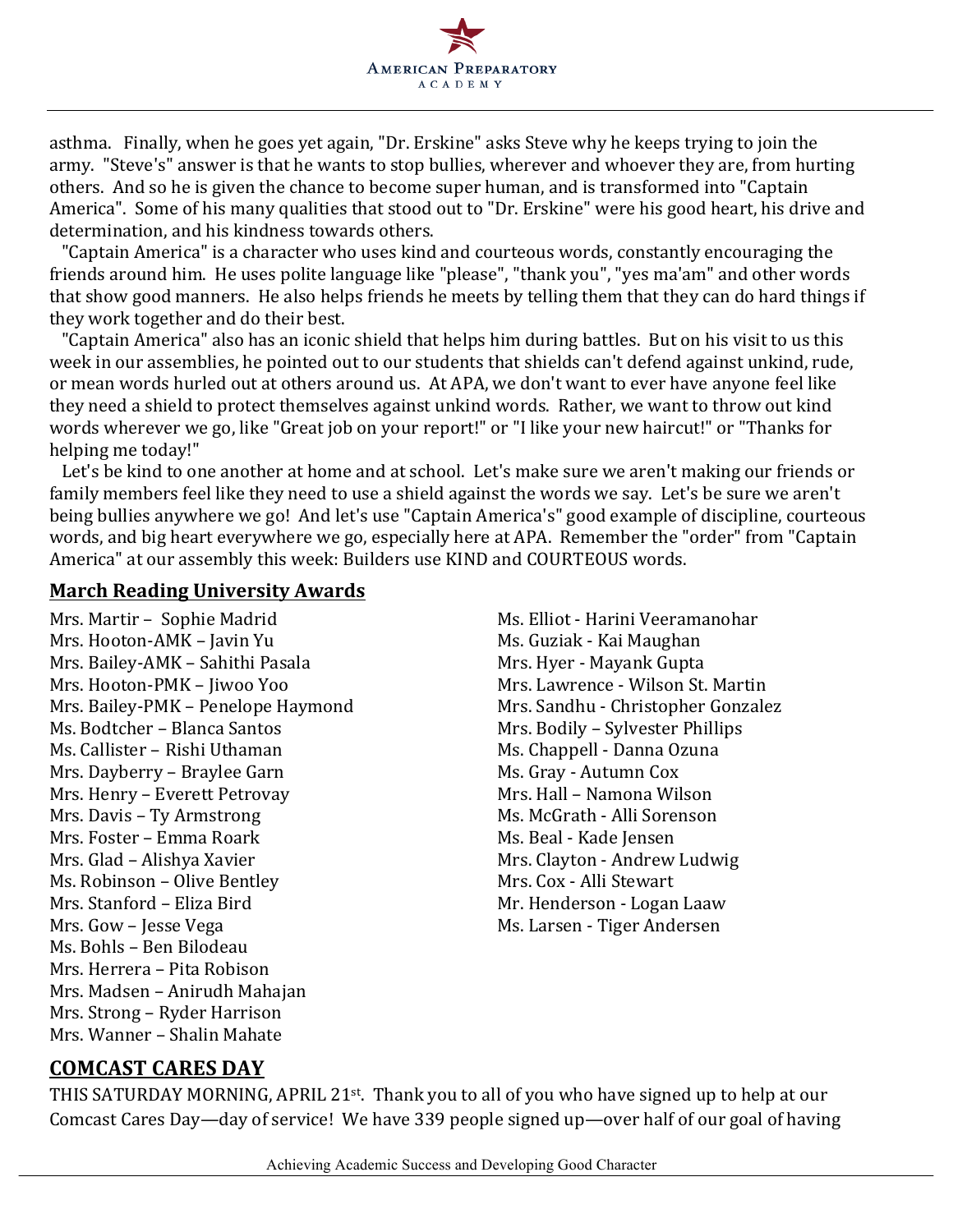

600 of our staff and families participating in this great event! Here are some frequently asked questions—and answers!

### **Q. If I don't sign up ahead of time, can I still show up to help?**

A. Of course! We will say yes to all offers to help. BUT...if you turn in a registration form by March 31, it will help. A T-shirt will be ordered for you and Comcast will be able to better anticipate how many people they will be feeding on that day (donuts and pizza!) and how many supplies to have on hand.

### **Q.** What is the age limit?

A. No age limit—every age is welcome!

### **Q.** Does this count towards my 20 volunteer hours?

A. Absolutely. Every person you bring—family or friends—will count toward your family's hours.

### **Q. What day and time is it?**

A. Saturday, April 21<sup>st</sup>. Check in will happen from 7:00-8:00 am. Projects will begin at 8:00 am. Wrap up and lunch will happen by noon—earlier if we are fast finishers!

### **Q. Truthfully, will this be fun?**

A. What could be more fun than working side-by-side with people you enjoy, meeting new friends and doing great things for the school your children attend? Throw in a DJ, great music and pizza and it's a sure fire fun day!

### **Q. When do you want the registration forms turned in?**

A. We are hoping to have our 600 turned in by March 31st so we're sure to have T-shirts for all those people, but we will continue to take them until the day of Comcast Cares.

## **THANK YOU FOR YOUR SUPPORT!!**

## **From Character Development**

Our special guest this month is Captain America. He came and talked to us at our assemblies this week and told us to be sure to use KIND and COURTEOUS words here at school, and everywhere we go. He will be back at our school soon to award some students who are especially good at this, so be sure to be practicing this skill at school. Maybe he will bring the award to YOU!

Mrs. Brown and Ms. Jackson are so proud of all the Builder Pins we've seen around the school. We love seeing you be proud of the wonderful students that you are. Keep it up!

#### **Heroes for Africa & Fun Run**

We have a school in Zambia that has been closed during a cholera outbreak because of inadequate bathrooms. Let's help our fellow APA students stay in school by building better bathrooms.

#### Be a HERO **Monday, April 30<sup>th</sup>- Friday May 4<sup>th</sup>**

For *ONE WEEK ONLY* students, faculty, and friends can *REGISTER FOR THE FUN RUN* and FUNDRAISER electronically online for our sister school in Zambia. Each student can earn rewards including free spirit wear, homework passes, casual dress days and much more!

*FUN RUN* (5*K* and 1*K*) is **Friday, May 18<sup>th</sup>, 6:00-8:00pm at Andy Ballard Arena.** All race registrants will receive a Fun Run T-Shirt and contribute to our Zambian fundraiser goal. There will be rewards for top finishers, FM100.3, food trucks and a silent auction!

It will be epic, so mark your calendars!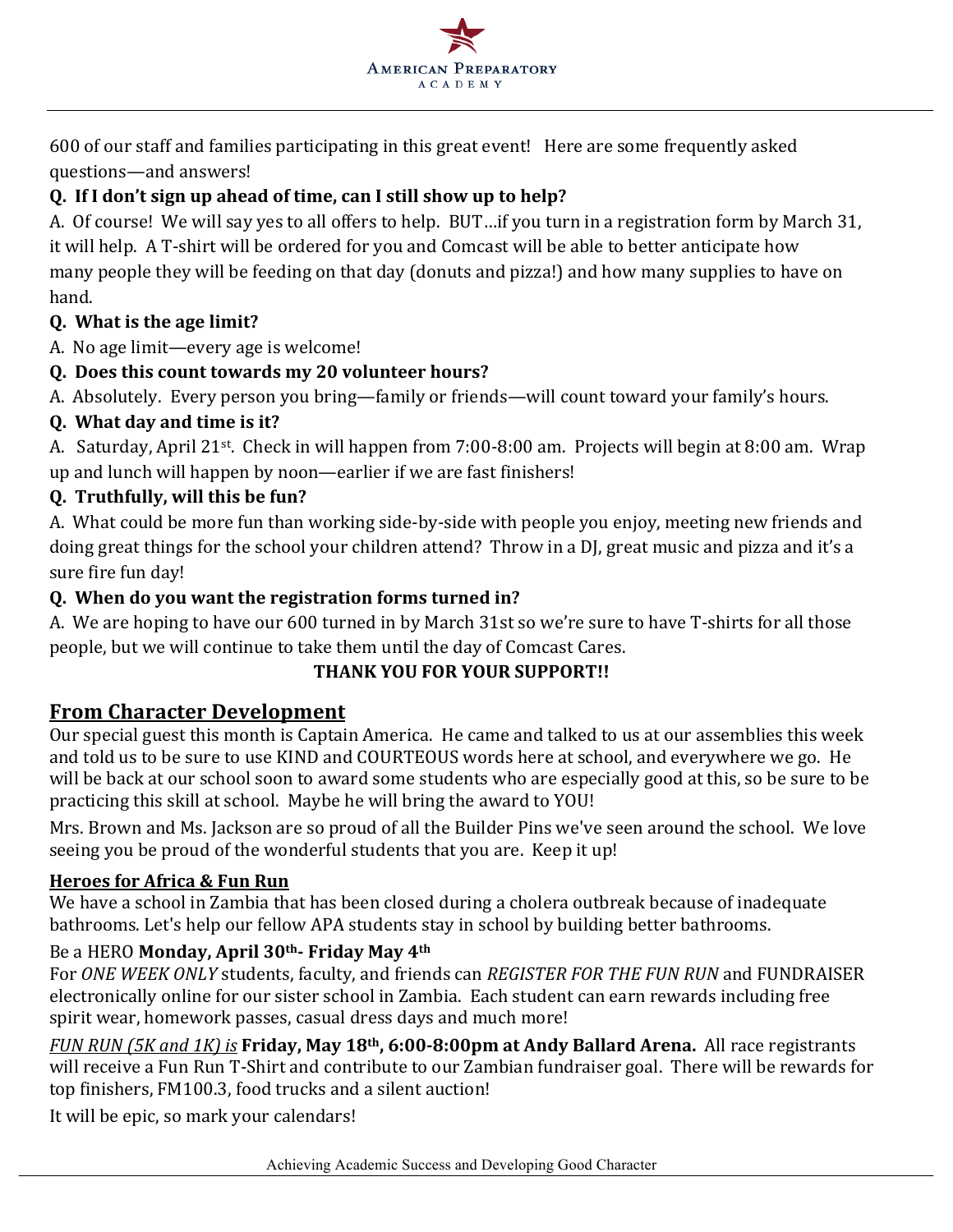

*VOLUNTEER:* We are in desperate need for more Trail Marshals to help direct runners and keep them safe. Please email Jill Welch at kjillwelch@gmail.com if you are interested.

# **CARPOOL CORNER!!**

One morning this week my route to school took me past Alta High School during their morning carpool. Wow! What a mess. There were students crossing all over the place, cars backing up at a four way stop, people not sure when they should go. It made me appreciate our carpool system that much more. Thank you parents for cooperating and being vigilant as you work your way through our carpool system. Although we can't control the general traffic on the streets next our school, the traffic and carpool flow on our property is exceptionally smooth! Thank you, parents, for making our carpool system flow smoothly!

## **Parent Advisory Committee Elections**

We are in the process of creating our Parent Advisory Committee (PAC) for the 2018-19 school year. PAC participates with the administration in developing the Annual School Plan, in deciding how the Land Trust monies will be spent, and other matters important to our students at American Preparatory Academy.

We have 1 *parent PAC position* to fill at APA-Draper 2. Parents of students who are employed 6 or more hours per week at the school are disqualified from participating as an elected parent. The PAC generally meets 3-4 times per year. Members of the PAC will be expected to participate in all of these meetings so that a quorum may be present to conduct business. There are no term limits, so long as an elected parent has students enrolled in the school, is actively participating, and wishes to continue to do so.

These are the anticipated meeting dates, times, and places for the 2018-19 school year. It is vital that **you attend all three meetings if you are a member of the PAC. We must have a quorum in order** to hold a meeting. Failure to do so may result in the loss of your seat on the Committee.

- 1st Meeting at Draper 2 will be on Friday, September 7, 2018 at 2:00pm.
- 2nd Meeting at Draper 2 will be on Friday, March 1, 2019 at 2:00pm.
- 3rd Meeting (Annual School Planning Meeting) This meeting will most likely be held in August, 2019, after we get State Testing results back.

If you are interested, please contact Kim Dudley, landtrust@apamail.org no later than Friday, May 4, 2018, at 4pm. Please include your name, the campus you are running for, a little campaign blurb, your students name and grade, your phone number and email address.

• We are holding elections at more than one campus, so it will be very important that you note in your email for which campus' PAC you are running. The ballot will go home as the last page of the May 11th newsletter. Each family may vote for 1 candidate, since we have 1 opening. Ballots must be returned to the school by 4pm on May 15. The candidate who receives the most votes will be posted in the May 18th newsletter. Candidates will be notified by email on May 16<sup>th</sup>.

# **Ballroom & Dance Company Spring Concert**

**COME ALIVE:** Join us for the high school Ballroom and Dance Companies' exciting spring concert! (And come support our very own 5th and 6th graders who will be featured.) **When**: Fri. May 11th and Sat. May 12th at 7:00 pm in the D3 Gym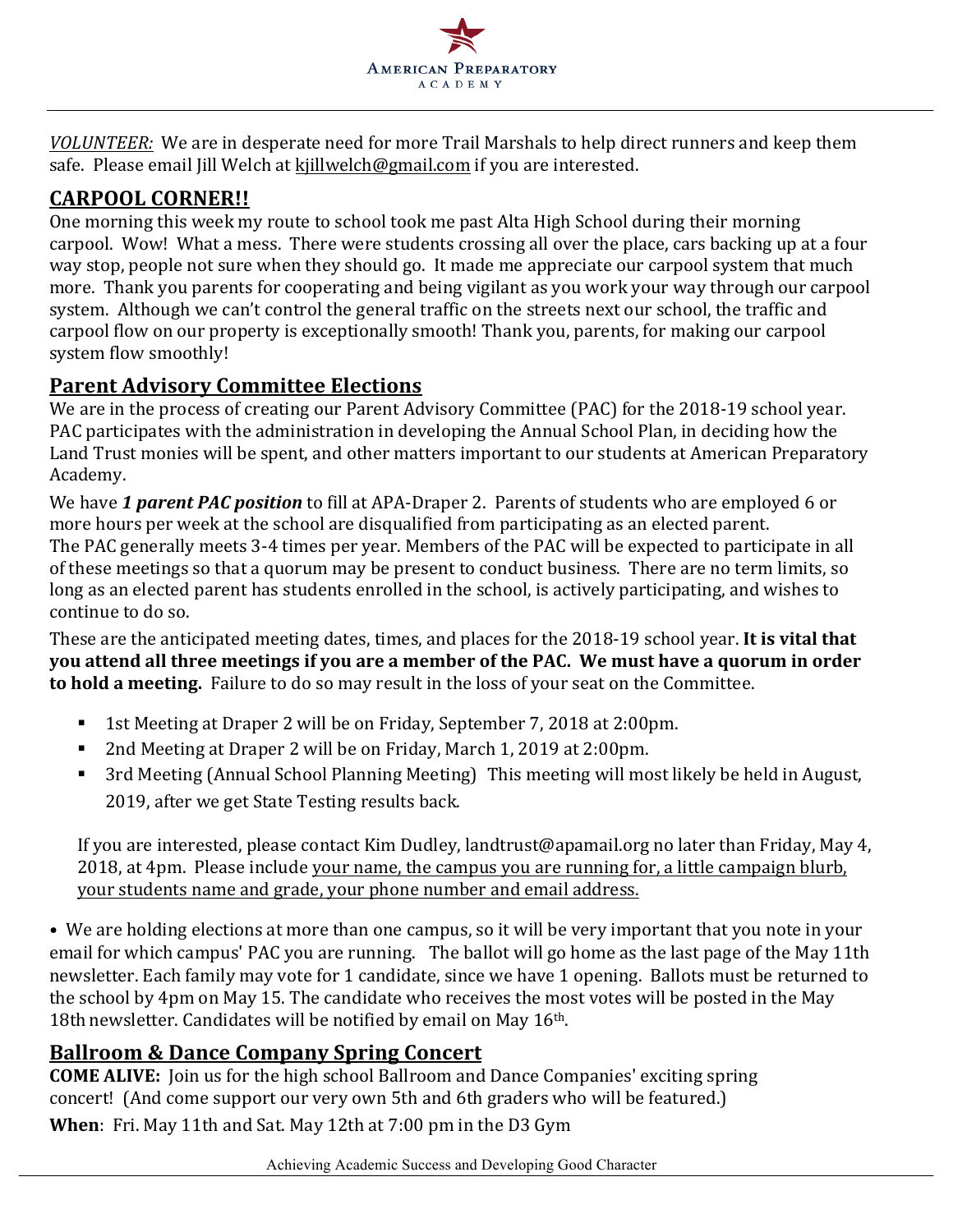

Who: High School Ballroom Company, High School Dance Company, Winterim Swing Team, 7th/8th Grade and 5th/6th Grade Ballroom Blast classes, plus guest performers!

**What**: An evening of showmanship, fancy footwork, and even some dorks and divas--you have to see it to believe it!

**Admission**: Free admission, but this is our way of earning money for our costume fund so we will gratefully accept donations at the door.

# **Got Hours??**

Check out the FSO Bulletin Board just outside the Multi-Purpose Room. We love recognizing our amazing parent volunteers! Submit your hours to volunteerdraper2@apamail.org. We would love to see your name there too!

# **APA Sports!!**

## Club V Academy Draper is holding spring and summer volleyball and all sports training at American Preparatory Academy!

Club V offers year-round Volleyball and All Sports training in a structured and fun environment. We have been training athletes in our character-based program since 2007 and have the highest numbers of college players in the state of Utah.

## FINAL VOLLEYBALL SPRING SESSION

April 10 - May 17

## SUMMER VOLLEYBALL CAMPS AND CLASSES

#### 2-Skill Tuesdays

Session 1 June 5-29

Session 2 July 3-31

## Volleyball Skills Camps

Session 1 June 12-14 Session 2 June 26-28 Session 3 July 10-12

## **NEW: All Sports Academy**

Session 1 June 12-14 Session 2 June 26-28 Session 3 July 10-12

CLICK HERE FOR MORE INFO: www.clubvvolleyball.com/youth-development/draper-academy

# Love & Logic Tips of the Week

# **"A Parent Frightened by Her Own Anger"**

Tears gushed out of her eyes as she made her painful admission:

"I was so angry that I wanted to scream. In fact, I did. I screamed at my three-year-old! I knew it was wrong….which made me feel even more out of control. I was so mad that I almost slapped her. Driving home from the store, I felt more guilty and afraid. 'What if she makes me so mad that I really lose it?' I wondered. 'Maybe I don't have what it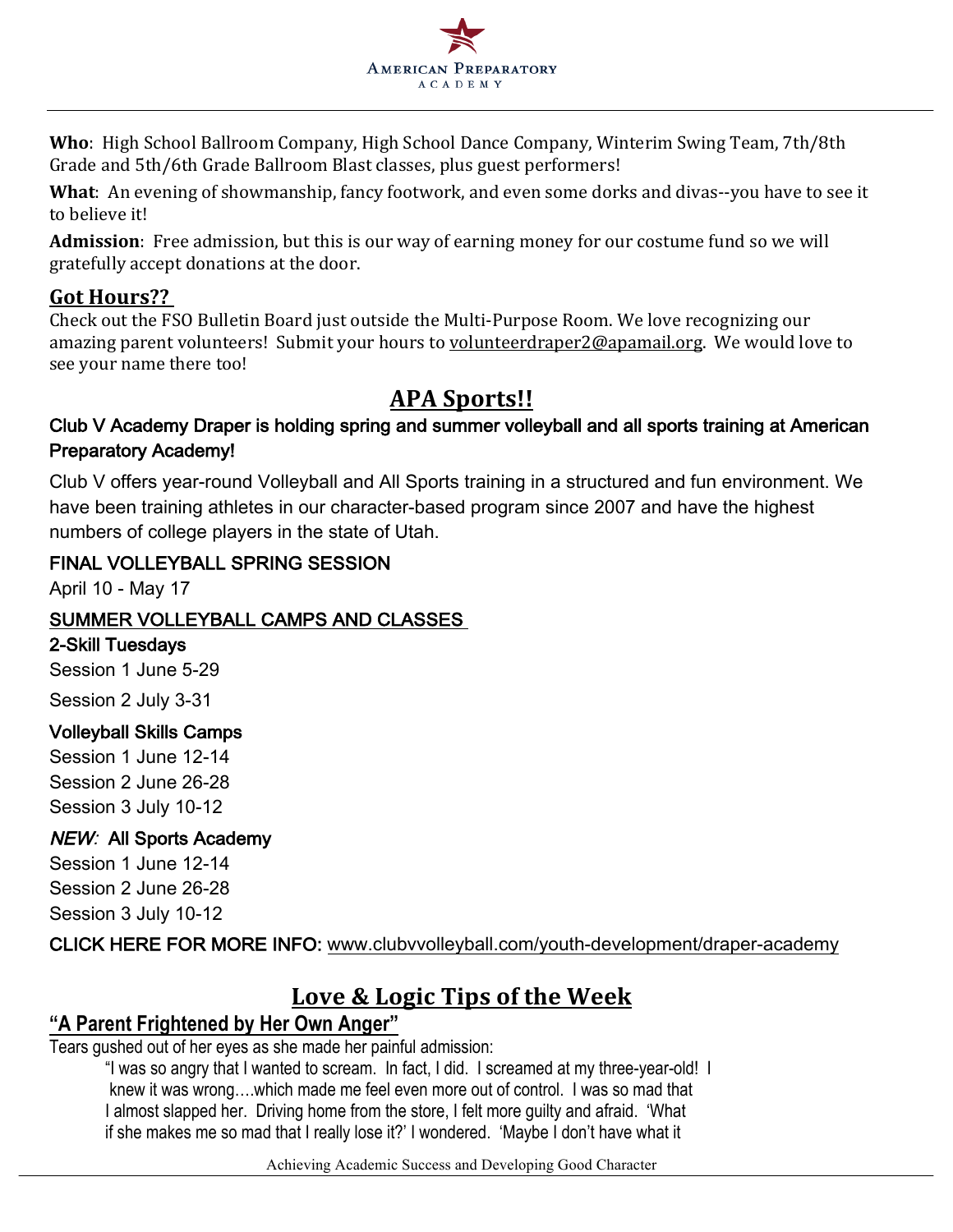

takes to be a parent."

Have you ever found yourself in this spot? I have. Is there anything more humbling than raising kids? That's why I often admit to my audiences, "I used to be a parenting expert. That is until I had children."

Fortunately, there's at least three pieces of good news for imperfect people like us trying to raise good kids:

#### *It's okay to delay the consequences…..or even our reaction.*

I often wonder how many cases of serious child abuse have been at least partially caused by parents hearing that "consequences must always come immediately." Even parents with toddler-aged tykes have commented, "It's such a relief to know that I can take some time to get calmed down before I deal with a situation."

Does it take some pressure off to know that you can say the following?

"Ohhhhhhhh, I'm going to have to do something about that but not now….later."

#### *It's okay to feel anger. It can remind us to be "sad rather than mad."*

The Mom above shared how she learned a powerful mental tool for turning her anger into a helpful reminder.

"From Love and Logic, I learned that I am not crazy because I sometimes get mad at my kids. I learned to use my thoughts and feelings of anger as a signal to say to myself, 'sad rather than mad…sad rather than mad…sad rather than mad.' I still get angry sometimes, but I'm learning to more frequently come across with empathy instead of anger."

#### *It's okay to take care of ourselves by setting limits.*

For at least three decades, a myth has pervaded the culture of American parenting: It's a parent's job to make sure their children are always comfortable and happy. Because of this lie, many well-meaning Parents are trying to do the exhausting job of raising kids with an empty emotional gas tank. It really is okay to say to our kids:

I love you...and I'll be willing to do when I see that you are acting sweet.

Thanks for reading! For more tips on this subject, Listen to our audio, **"Oh Great! What do I do Now?"** Our goal is to help as many families as possible. If this is a benefit, go to loveandlogic.com and join the Insiders Club located in the middle of the page.

# *Dr. Charles Fay*

## Lego Summer Camp

#### **Intro to STEM, July 16-20, 9am-12pm, Rising grades K-1**

Give your imagination a boost with tens of thousands of LEGO® parts! Build engineer-designed projects such as: Cities, Garbage Trucks, Catamarans, and Dinosaurs. Design and build as never before, and explore your craziest ideas in a supportive environment. There are no prerequisites for this course. Click here to register for Intro to STEM at APA Draper

#### **STEM Challenge, July 16-20, 1pm-4pm, Rising grades 2-5**

Gear up your engineering skills with Play-Well TEKnologies and tens of thousands of LEGO® parts! Apply real-world concepts in physics, engineering, and architecture through engineer-designed projects such as: Forklifts, Houseboats, Mini Golf Courses, and the London Tower Bridge Design and build as never before, and explore your craziest ideas in a supportive environment. There are no prerequisites for this course.

Click here to register for STEM Challenge at APA Draper